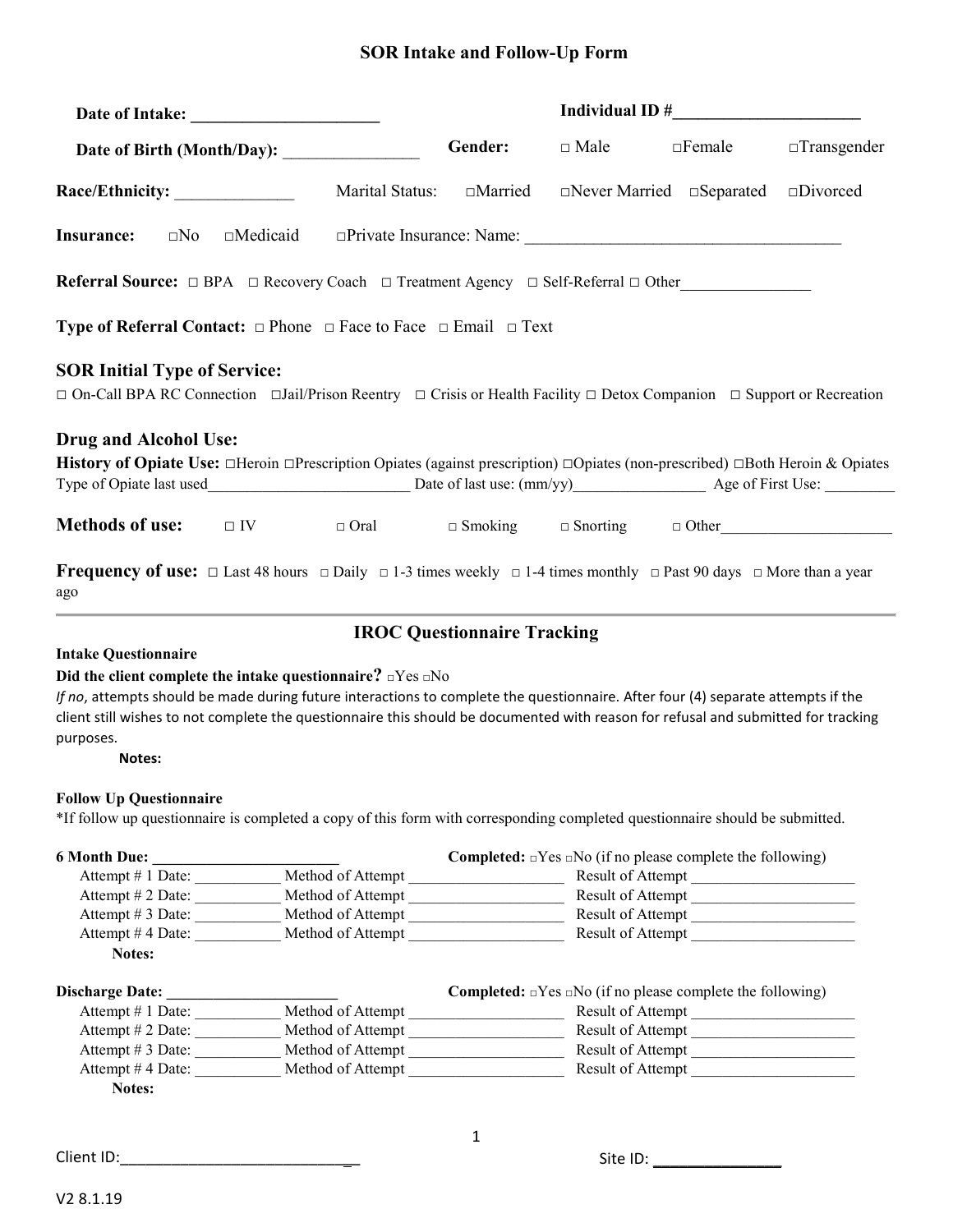#### **Recovery Center IROC Intake Questionnaire**

| Date:             |  |  |  |
|-------------------|--|--|--|
| <b>Client ID:</b> |  |  |  |

Site ID: \_\_\_\_\_\_\_\_\_\_\_\_\_\_\_

**"The purpose of this questionnaire is to fulfill federal requirements for the funding Idaho is receiving to address the opioid epidemic. The completion of these questions will help ensure Idaho continues to get federal support in treatment and recovery support services."**

## **Questions are answered by either:**

- **a) yes or no (Y/N);**
- **b) refused or don't know (RF/DK);**
- **c) answered on a scale of 1 to 4 or 1 to 5 (1 being less and 5 being more);**
- **d) Or in a written response.**

 **"The first few questions will address your basis background information."** 

**1.** Are you active, or have you ever served, in the Military? Y/N or DK/RF

If yes, which branch and where were you deployed?

- **2.** Has anyone in your family been in the military? Y/N or DK/RF
	- a. If yes, can you give a brief description of their relationship to you and their experience in the military (ex: father deployed and was injured)
- **3.** (Women only) Are you currently pregnant? Y/N or DK /RF
- **4.** Do you have children? Y/N or DK/RF
	- a. If yes, how many and what is their current living situation?
- **5.** Are you currently employed (Y/N or DK/RF);
	- a. If yes, are you full time or part time?  $(Y/N$  or  $DK/RF)$
	- b. If no, are you working in a job training program  $(Y/N)$  or  $DK/RF$ ?
		- i. If yes, are you full time or part time?
	- c. If no, are you looking for work  $(Y/N)$  or  $DK/RF$ ?
- **6.** What was the last level of education you completed?

# **"Questions 7 to 40 are relevant to the** *last 30 days only***."**

**7.** Where are you currently living? (circle one)

house (rent/own/staying at someone else's) shelter street halfway house Other:

- a. On a scale of 1 to 5 how satisfied are you with where you live? 1 2 3 4 5 RF/DK
- **8.** Do you know how much money you received from any of the following?

| Wages             | Non-legal income |
|-------------------|------------------|
| Public assistance | Family/Friends   |
| Retirement        | Other            |
| Disability        |                  |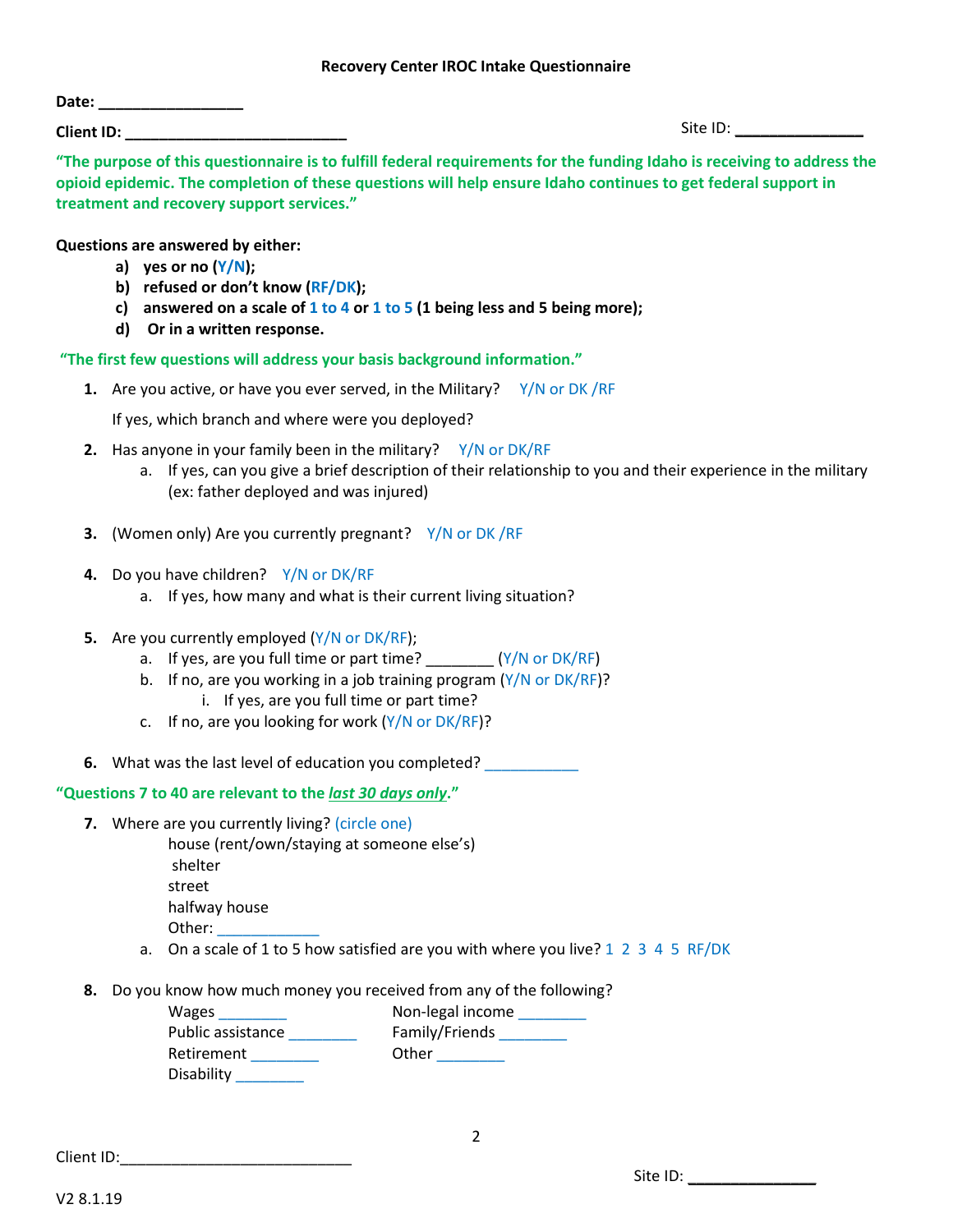**9.** On a scale of 1 to 5 Do you have enough money to meet your needs? 1 2 3 4 5 DK/RF

\_\_\_\_\_\_\_\_\_\_\_\_\_\_\_\_\_\_\_\_\_\_\_\_\_\_\_\_\_\_\_\_\_\_\_\_\_\_\_\_\_\_\_\_\_\_\_\_\_\_\_\_\_\_\_\_\_\_\_\_\_\_\_\_\_

**10.** Have you been diagnosed with any substance use disorder and if yes what were you diagnosed with? (example: alcohol use disorder, opioid use disorder)

\_\_\_\_\_\_\_\_\_\_\_\_\_\_\_\_\_\_\_\_\_\_\_\_\_\_\_\_\_\_\_\_\_\_\_\_\_\_\_\_\_\_\_\_\_\_\_\_\_\_\_\_\_\_\_\_\_\_\_\_\_\_\_\_\_\_\_\_\_\_\_\_\_\_\_\_\_\_\_\_\_\_\_\_\_\_\_\_\_\_\_

*If no move to question # 11 –* If yes, ask the following question(s).

- a. (Opioid Use Disorder) have you received Medication-Assisted Treatment for opioid use? Y/N or DK/RF i. If yes, which medication?
	- (circle one) Methadone, Buprenorphine, Naltrexone, Suboxone
	- $ii.$  How many days did you receive this medication  $\qquad$  ?
- b. (Alcohol Use Disorder) have you received Medication-Assisted Treatment for alcohol use? Y/N or DK/RF

\_\_\_\_\_\_\_\_\_\_\_\_\_\_\_\_\_\_\_\_\_\_\_\_\_\_\_\_\_\_\_\_\_\_\_\_\_\_\_\_\_\_\_\_\_\_\_\_\_\_\_\_\_\_\_\_\_\_\_\_\_\_\_\_\_\_\_\_\_\_\_\_\_\_\_\_\_\_\_\_\_\_\_\_\_ \_\_\_\_\_\_\_\_\_\_\_\_\_\_\_\_\_\_\_\_\_\_\_\_\_\_\_\_\_\_\_\_\_\_\_\_\_\_\_\_\_\_\_\_\_\_\_\_\_\_\_\_\_\_\_\_\_\_\_\_\_\_\_\_\_\_\_\_\_\_\_\_\_\_\_\_\_\_\_\_\_\_\_\_\_

- i. If yes, which medication?
- (circle one) Naltrexone, Extended-release naltrexone, Disulfiram, Acamprosate
- ii. How many days did you receive this medication **Fig.**

#### **11.** In the last thirty (30) days:

a. What drugs have you used (ex. Heroin, cocaine, marijuana) please list:

\_\_\_\_\_\_\_\_\_\_\_\_\_\_\_\_\_\_\_\_\_\_\_\_\_\_\_\_\_\_\_\_\_\_\_\_\_\_\_\_\_\_\_\_\_\_

b. How many days did you use them: \_\_\_\_\_\_\_\_

c. What was your usual method to administering (ex. IV, Smoking, Oral, Nasal) circle and/or list:

i. If your usual method to administer is IV, do you every share materials (ex: syringe)? If yes, On a scale of 1 to 5 how frequently do you share?

\_\_\_\_\_\_\_\_\_\_\_\_\_\_\_\_\_\_\_\_\_\_\_\_\_\_\_\_\_\_\_\_\_\_\_\_\_\_\_\_\_\_\_\_\_\_\_\_\_\_\_\_\_\_\_\_\_\_\_\_\_\_\_\_\_\_\_\_\_\_\_\_\_\_\_\_\_\_\_\_\_\_\_\_\_

#### 1 2 3 4 5 DK/RF

d. Have you misused prescription drugs or inhalants? If known which?

\_\_\_\_\_\_\_\_\_\_\_\_\_\_\_\_\_\_\_\_\_\_\_\_\_\_\_\_\_\_\_\_\_\_\_\_\_\_\_\_\_\_\_\_\_\_\_\_\_\_\_\_\_\_\_\_\_\_\_

- e. How many days did you use both alcohol and drugs?
- f. If you've used alcohol, how many drinks do you typically have in one sitting?
- **12.** On a scale of 1 to 4 how stressful have things been for you because of your use of alcohol or drugs? 1 2 3 4 DK/RF
- **13.** On a scale of 1 to 4 has your use of alcohol or other drugs caused you to have emotional problems? 1 2 3 4 DK/RF
- **14.** On a scale of 1 to 4 how has your use of alcohol or drugs caused you to give up important activities? 1 2 3 4 DK/RF
- **15.** How many times have you been arrested? \_\_\_\_\_\_\_\_
	- a. How many arrests were drug related?
- **16.** How many nights did you spend in jail/prison?
- **17.** How many times have you committed a crime?
- **18.** Are you currently awaiting charges, trial, or sentencing? Y/N or DK/RF
- **19.** Are you currently on parole or probation? Y/N or DK/RF
- **20.** On a scale of 1 to 5 how would you rate your overall health right now? 1 2 3 4 5 DK/RF

Client ID:

Site ID: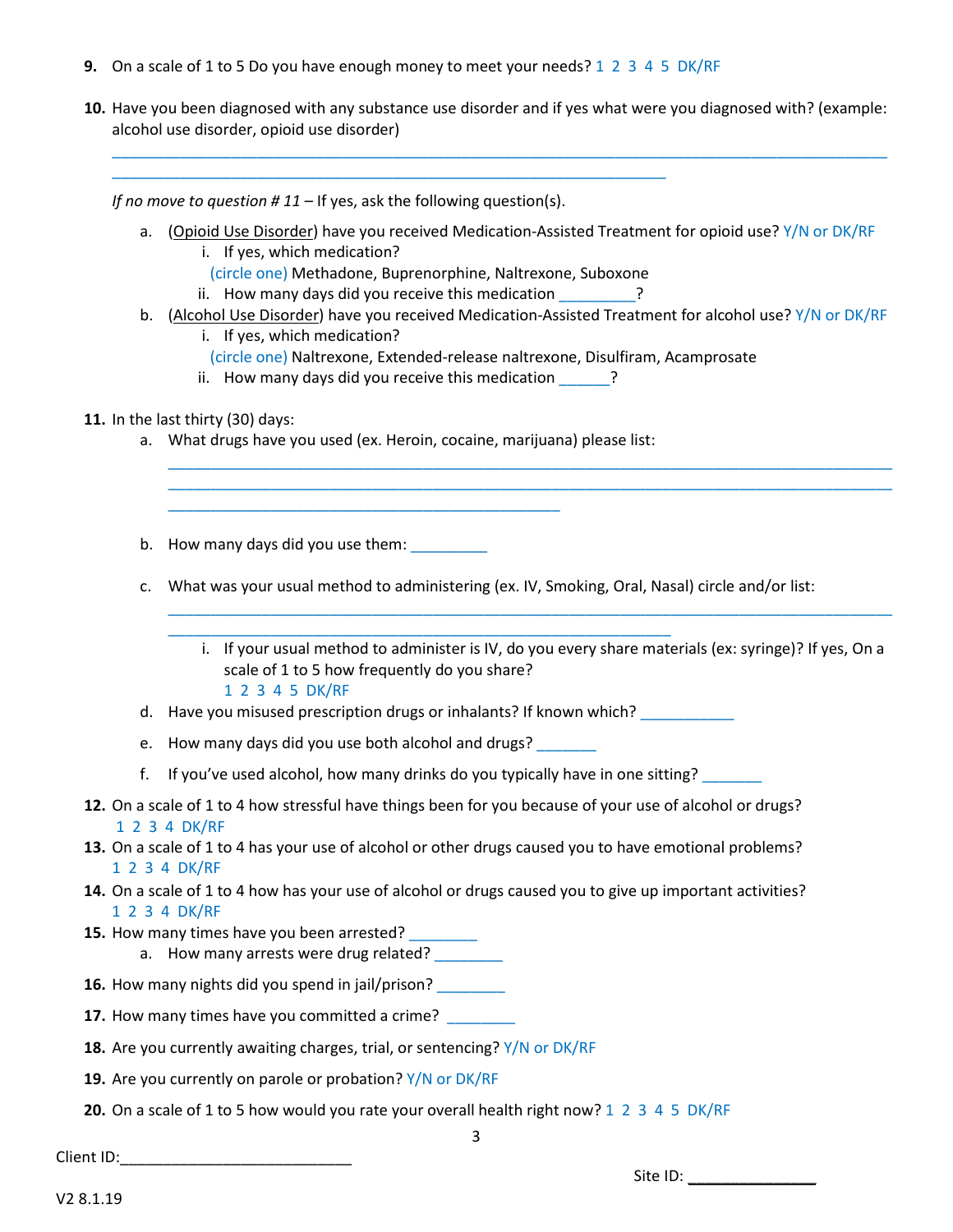- **21.** Did you receive *Inpatient* treatment for:
	- **a.** Physical Complaint: Y/N or DK/RF If yes, how many days?
	- **b.** Mental or emotional difficulties: Y/N or DK/RF if yes, how many days?
	- **c.** Alcohol or substance use: Y/N or DK/RF if yes, how many days?
- **22.** Did you receive *Outpatient* treatment for:
	- **a.** Physical Complaint: Y/N or DK/RF if yes, how many days?
	- **b.** Mental or emotional difficulties: Y/N or DK/RF if yes, how many days?
	- **c.** Alcohol or substance use:  $Y/N$  or DK/RF if yes, how many days?
- **23.** Did you go to the *Emergency Room* for:
	- **a.** Physical Complaint: Y/N or DK/RF if yes, how many days? \_\_\_\_\_
	- **b.** Mental or emotional difficulties: Y/N or DK/RF if yes, how many days?
	- **c.** Alcohol or substance use: Y/N or DK/RF if yes, how many days?
- **24.** Have you engaged in sexual activity? Y/N or DK/RF

If yes,

- **a.** Number of Sexual contacts
- **b.** Number of Unprotected sexual contacts were an individual who is or was:
	- **i.** HIV positive or has AIDS
	- **ii.** An IV drug user
	- **iii.** High on a substance \_\_\_\_\_
- **25.** Have you ever been tested for HIV? Y/N or DK/RF
	- **a.** If yes, do you know the results of your testing? Y/N or DK/RF
- **26.** On a scale of 1 to 5 how would you rate your quality of life? 1 2 3 4 5 DK/RF
- **27.** On a scale of 1 to 5 how satisfied are you with your health? 1 2 3 4 5 DK/RF
- **28.** On a scale of 1 to 5 do you have enough energy for everyday life? 1 2 3 4 5 DK/RF
- **29.** On a scale of 1 to 5 how satisfied are you with your ability to perform your daily activities?

# 1 2 3 4 5 DK/RF

- **30.** On a scale of 1 to 5 how satisfied are you with yourself? 1 2 3 4 5 DK/RF
- *31. Not* due to your use of alcohol or drugs, how many days have you experienced or have:
	- *a.* serious depression \_\_\_\_\_
	- **b.** serious anxiety or tension
	- *c.* hallucinations\_\_\_\_\_
	- d. trouble understanding, concentration, or remembering
	- **e.** trouble controlling violent behavioral
	- *f.* attempted suicide \_\_\_\_\_
	- *g.* been prescribed medication for psychological/emotional problem \_\_\_\_\_
- **32.** On a scale of 1 to 5 how much have you been bothered by these emotional problems?

#### 1 2 3 4 5 DK/RF